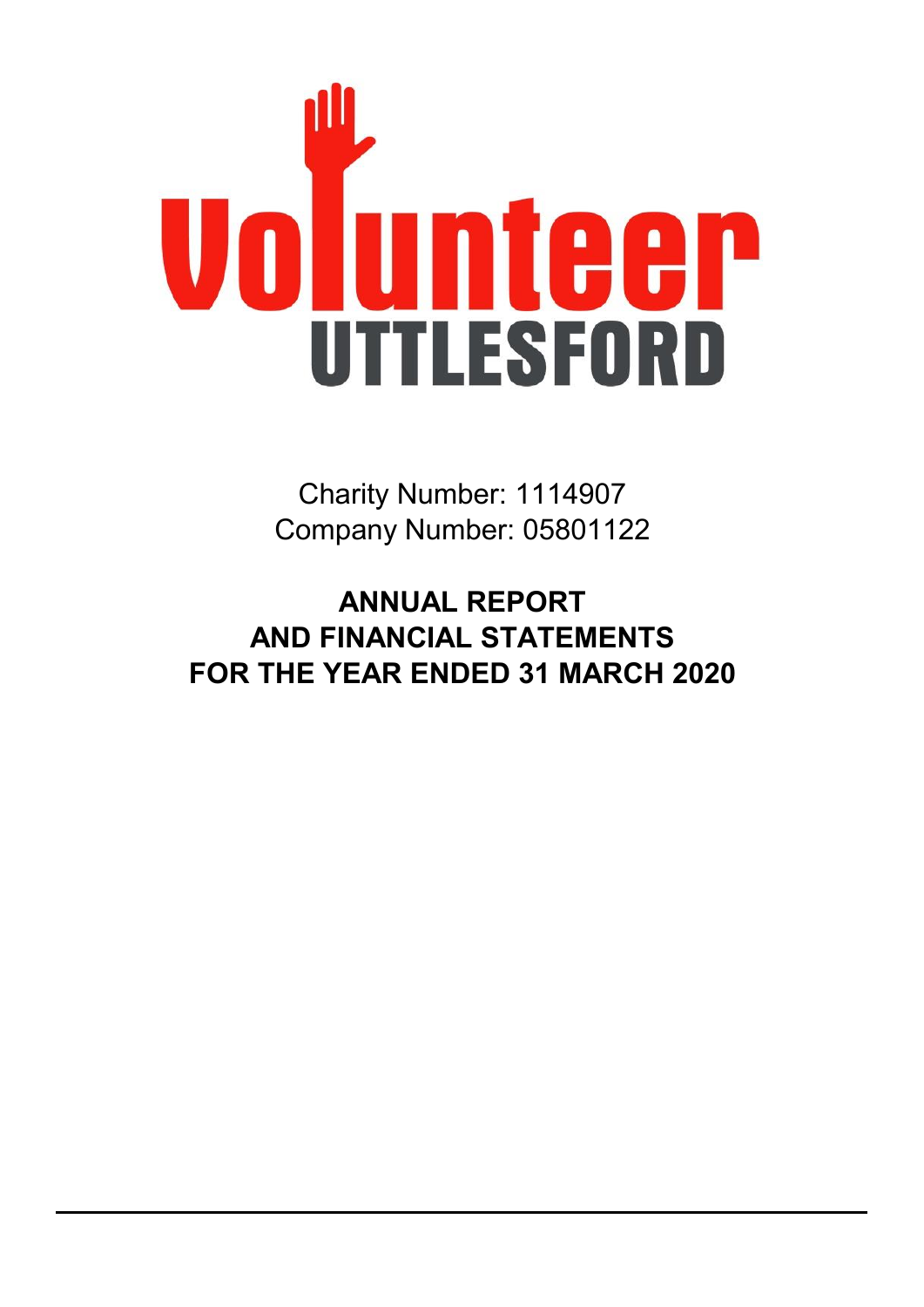# **CONTENTS FOR THE YEAR ENDED 31 MARCH 2020**

| Reference and administrative information | 1        |
|------------------------------------------|----------|
| Chair's report                           | $2 - 6$  |
| <b>Statement of financial activities</b> | 7        |
| <b>Balance sheet</b>                     | 8        |
| Notes to the financial statements        | $9 - 13$ |
| Independent examiner's report            | 14       |

**Draft as at 11th November 2020**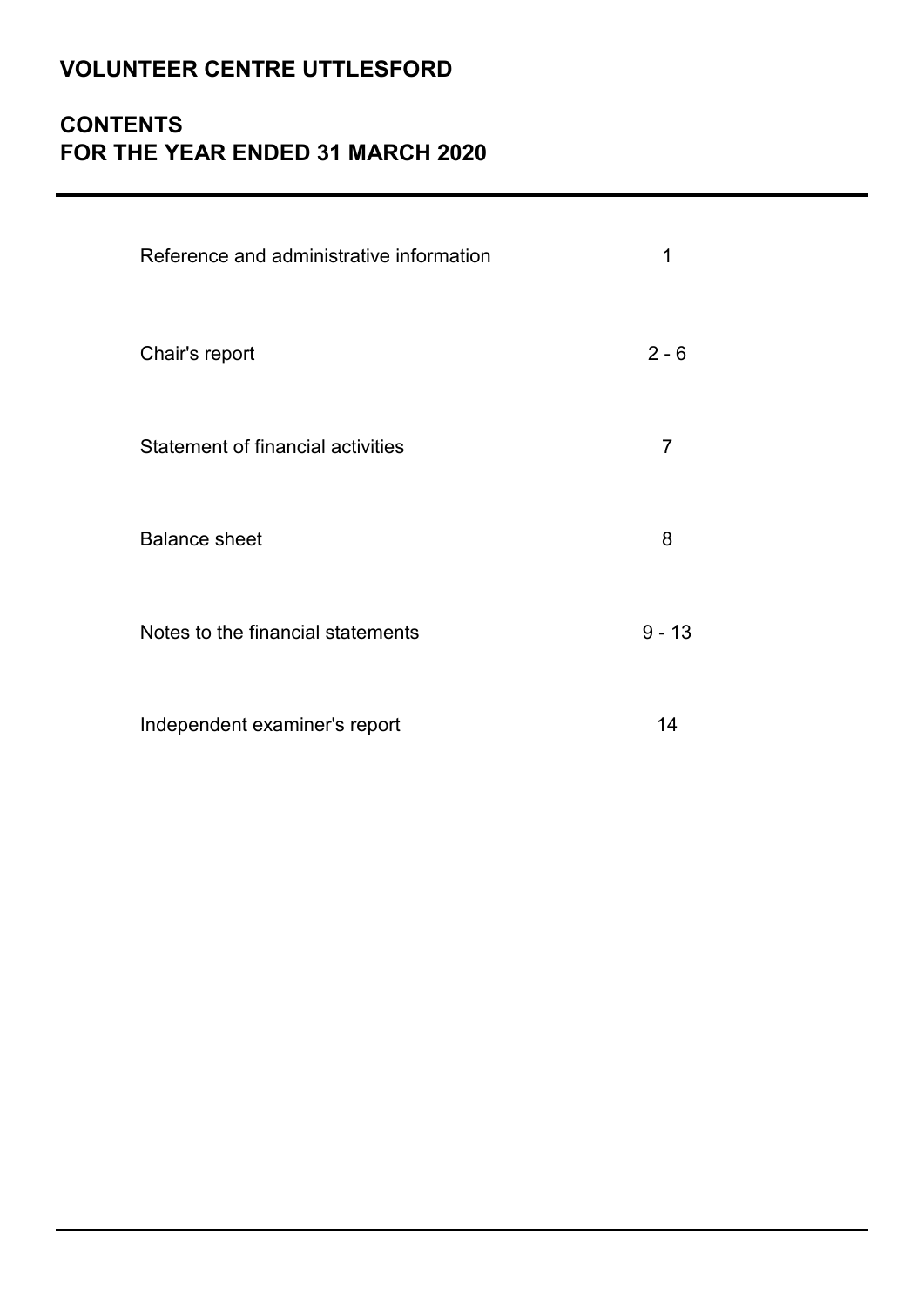## **REFERENCE AND ADMINISTRATIVE INFORMATION FOR THE YEAR ENDED 31 MARCH 2020**

| Directors:<br>(Charity Trustees) | Robin Lee (Chair)<br>Rowena Gardner (Treasurer)<br>David Bright (resigned 2nd September 2019)<br>Kathy Nixon (resigned 21st September 2020)<br>Robert Wallace (appointed 13th May 2019)<br>Richard Boyce (appointed 13th April 2020) *<br>Karen Barker (appointed 13th April 2020 *<br>(resigned 21st September 2020)<br>Gareth Oakland (appointed 13th July 2020) *<br>Charlotte Turner (appointed 21 September 2020) * |
|----------------------------------|--------------------------------------------------------------------------------------------------------------------------------------------------------------------------------------------------------------------------------------------------------------------------------------------------------------------------------------------------------------------------------------------------------------------------|
| <b>Registered office:</b>        | <b>Uttlesford District Council Offices</b><br><b>London Road</b><br><b>Saffron Walden</b><br><b>Essex</b><br><b>CB11 4ER</b>                                                                                                                                                                                                                                                                                             |
| <b>Registered numbers:</b>       | Charity:<br>1114907<br>Company: 05801122                                                                                                                                                                                                                                                                                                                                                                                 |
| <b>Reporting accountant:</b>     | Community360<br><b>Winsley's House</b><br><b>High Street</b><br>Colchester<br><b>Essex</b><br><b>CO1 1UG</b>                                                                                                                                                                                                                                                                                                             |
| <b>Bankers:</b>                  | <b>HSBC</b><br>59-61 High Street<br><b>Great Dunmow</b><br><b>Essex</b><br><b>CM6 1UZ</b>                                                                                                                                                                                                                                                                                                                                |

\* These Trustees were not in position during the 2019 - 2020 financial year.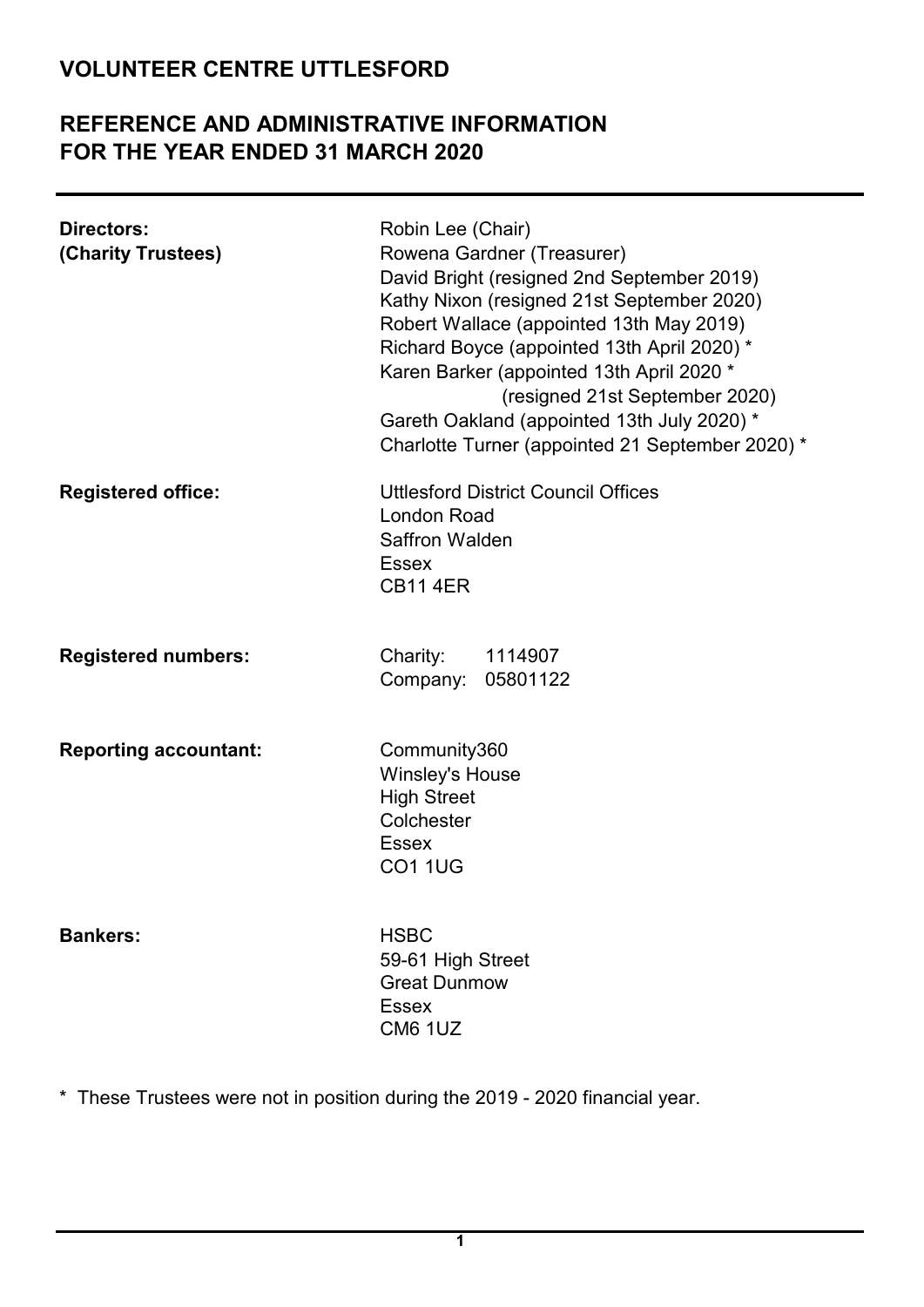## **CHAIR'S REPORT FOR THE YEAR ENDED 31 MARCH 2020**

#### **Chair's Report for the year ended 31st March 2020**

This last part of 2019/20 has obviously been dominated by the global pandemic and its dreadful implications and repercussions. The virus has completely changed the way in which Volunteer Uttlesford operate – our staff have transitioned to work from home and they have worked tirelessly in supporting local efforts to help address the most immediate issues.

Working in partnership with UDC and CVSU we recruited over 360 volunteers to help over 1,000 beneficiaries across Uttlesford. At the outset in the final week of March we assigned tasks to 176 volunteers, delivering 239 prescriptions to residents and carrying out shopping for 138 people. But of course the past year includes a lot more than just Covid-19!

Pre Covid we have worked with 362 organisations who register volunteering opportunities with us. Advertising opportunities through our volunteering websites and via social media. This has led to successfully placing individuals into various volunteering roles.

Another form of volunteering we keenly support is through Time Bank, which allows members to trade volunteer skills amongst themselves. In the last year we had 279 individuals and organisations involved.

Another very successful initiative we have supported has been the Dementia Café, which operates for those who have dementia and those who care for someone with dementia. This swiftly grew to be a great success and the Christmas party was a particular highlight. Sadly this is now all on hold due to the pandemic.

Another dementia oriented project was the Dementia Cafe, which operates for those who have dementia and those who care for someone with dementia. This swiftly grew to be a great success and the Christmas party was a particular highlight. Sadly this is now all on hold due to the pandemic.

Another dementia orientated project was the Petal Wave Art Trail, which involved decorating Forget-me-not flowers. This was widely supported across Uttlesford and has been instrumental in promoting dementia awareness in Uttlesford particularly with younger people.

I am delighted that Employee Volunteering saw a number of successes last year with volunteer groups from several local employers including Stansted Airport, carrying out gardening at Bridge End Gardens and the Gardens of Easton Lodge, helping with donkeys at a sanctuary, and painting rooms at Fairycroft House.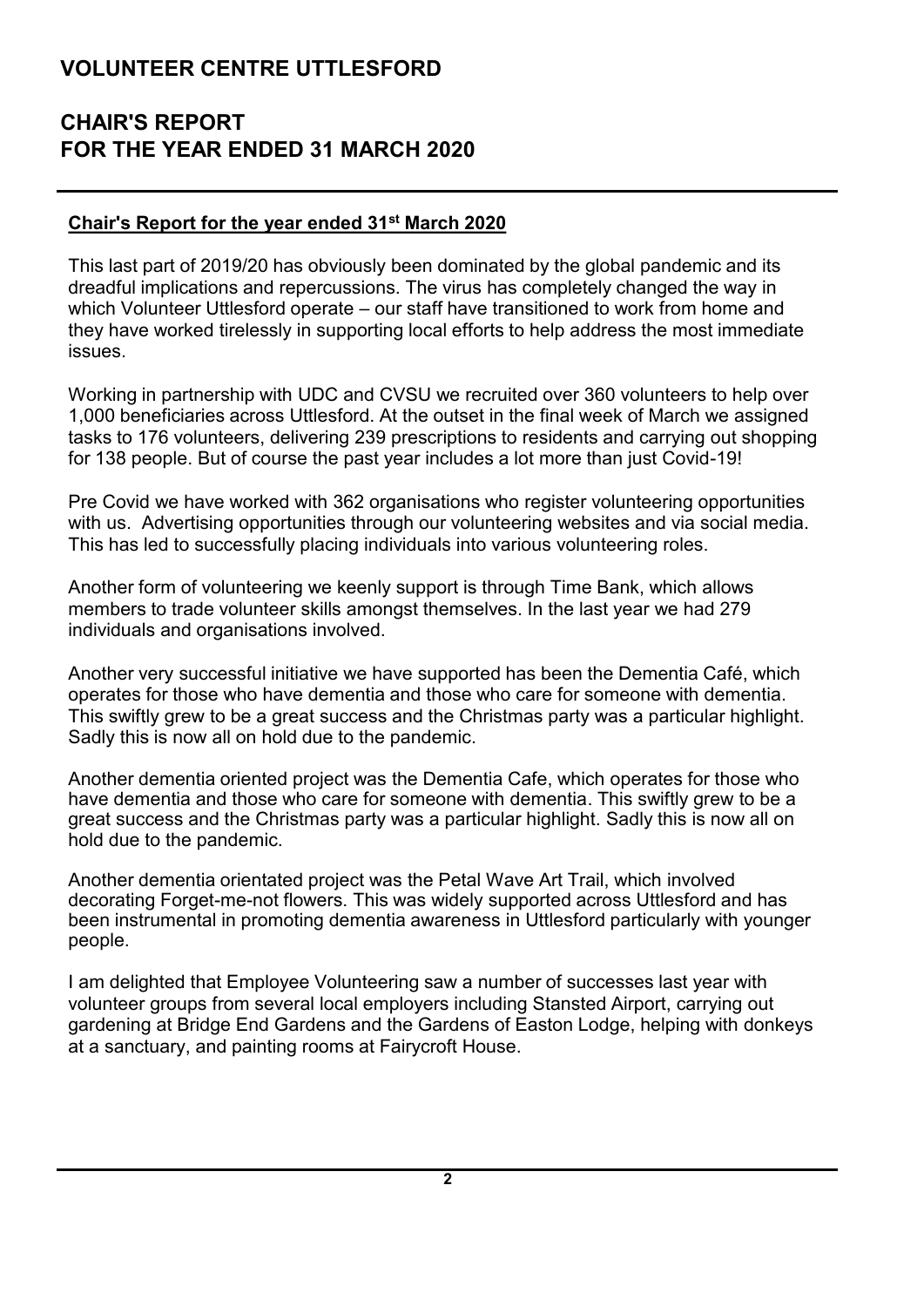## **CHAIR'S REPORT FOR THE YEAR ENDED 31 MARCH 2020**

Sadly we said goodbye to our longest serving employee, Pat Lodge, our Volunteer Coordinator, who left after 10 years with us. Her amazing enthusiasm and unbounded energy took her out and about all over Uttlesford and she was a great ambassador for volunteering and you couldn't help but sign-up when she proffered a pen! Thank you Pat, and good luck with everything in the future.

We had a strong team of volunteers helping us in the office and we wouldn't be nearly as successful as we are were it not for their unending efforts. So I say a huge thank you to Ann, Anne, Kay, Patricia, Jan and Paul. I should add that we were delighted that Ann was presented with a Volunteering Award by Saffron Walden Town Council.

Of course the office would not run reliably without our internal team and I owe a debt of thanks to Lizzie, Susan and Tessa for always going the extra mile and being the foundation stone of the organisation.

More thanks must go to the board of Trustees, who provide the guidance and governance for the charity. I must say a thank you and goodbye to David, who left us, but welcome Rob who joined us during the year.

I also like to thank our primary supporters, UDC, ECC and ECF for everything they help us accomplish though their funding. And final huge thanks must go to everyone else that helps and supports us in our mission to make volunteering an integral part of life in Uttlesford.

#### **1. OUR PURPOSE AND ACTIVITIES**

In particular our purpose is to provide services that:

**Facilitate** – Provide information, advice and guidance to individuals, groups and organisations to facilitate volunteering in the communities of Uttlesford

- Acting as a broker by matching potential volunteers with appropriate organisation
- Identifying, creating and developing volunteering opportunities
- Supporting individuals to enable them to achieve their goals through volunteering

**Promote** – promote the ethos of volunteering locally, providing a centre of information on all aspects of volunteering

- Marketing the benefits of volunteering to both volunteers and organisations
- Publicising the health, wellbeing and social benefits of volunteering

**Develop** - promote and develop volunteering across Uttlesford

- Broadening the impact of volunteering through innovation
- Providing skills to improve the quality of volunteers
- Enhancing the skills of individuals through volunteering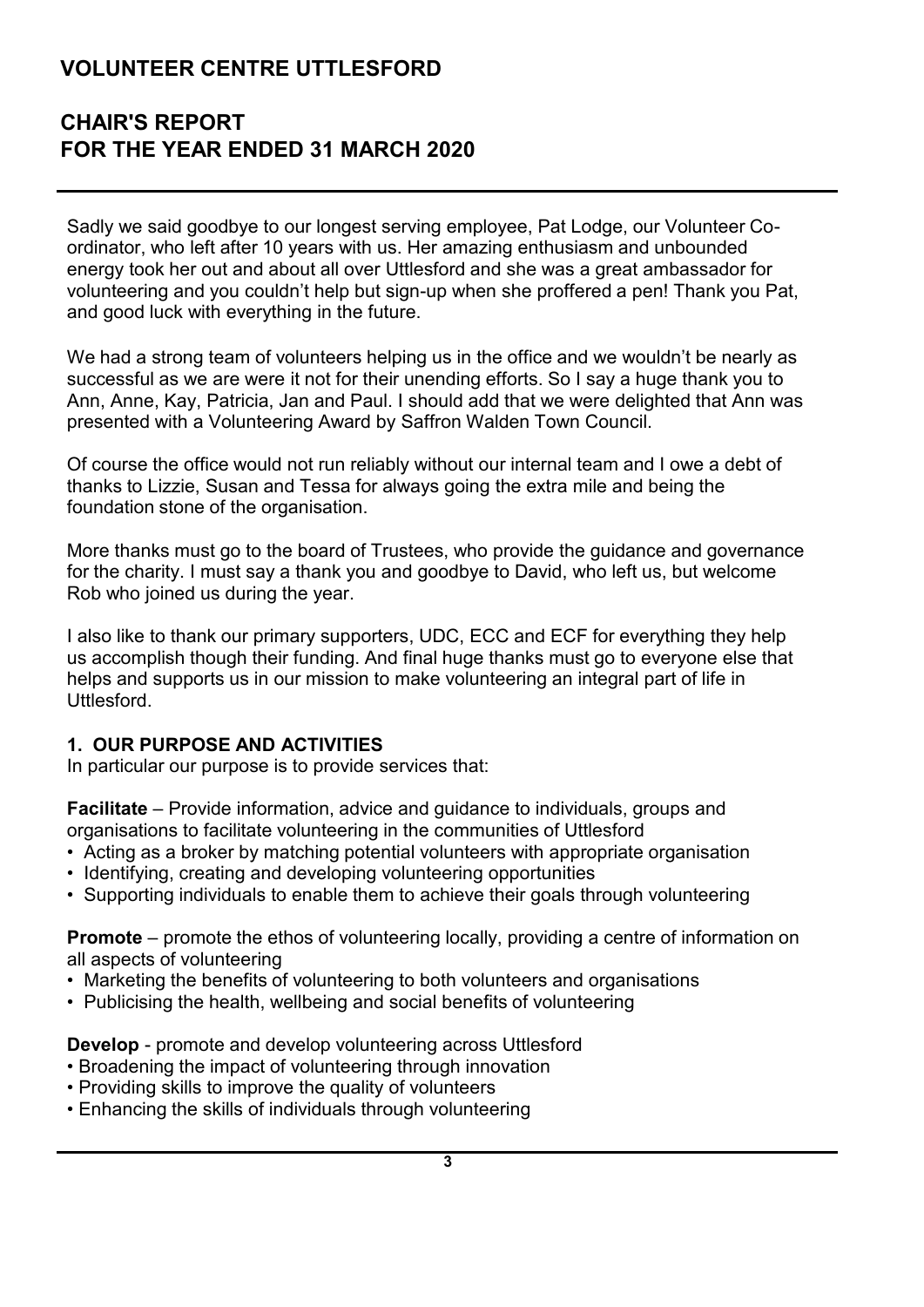## **CHAIR'S REPORT FOR THE YEAR ENDED 31 MARCH 2020**

### **2. PUBLIC BENEFIT**

Our main activities and who we aim to help are described below. All our charitable activities focus on encouraging volunteering in Uttlesford, to grow a sense of the civil society and are undertaken to further our charitable purposes for the public benefit.

#### **3. ACHIEVEMENTS AND PERFORMANCE**

During the year 2019-20

- 1,409 Individuals placed into volunteering including Time Bank exchanges
- 362 volunteering involving organisations registered on our databases

• 247 active volunteering opportunities advertised locally and via Volunteer Essex and Time Bank

During this period

- 279 organisations and individuals were registered as Time Bank members
- 6,074 hours were exchanged

#### **4. INVESTMENT POWERS AND POLICY**

The Trustees are aware that a policy may be required and intend to discuss this over the coming months.

#### **RESERVES POLICY AND GOING CONCERN**

The purpose of the general reserve is to maintain sufficient funds so as:

- to be able to meet a sudden unforeseen item of expenditure
- to be able to withstand a sudden unexpected loss of funding

• in the event of a loss of a significant item of funding, to be able to continue operations

for a sufficient period to ascertain whether alternative funding can be obtained, or otherwise enable the operation to be scaled down or terminated in a satisfactory manner.

It is considered that in order to satisfy these criteria a general reserve of unrestricted funds is maintained at a minimum level of the equivalent of four months expenditure.

#### **5. PLANS FOR FUTURE PERIODS**

The charity plans continuing the activities outlined above in the forthcoming years, subject to satisfactory funding arrangements. Plans are also being developed to work on a number of schemes in partnership with local charities and voluntary groups, which it is hoped will lead to longer-term meaningful volunteering placements.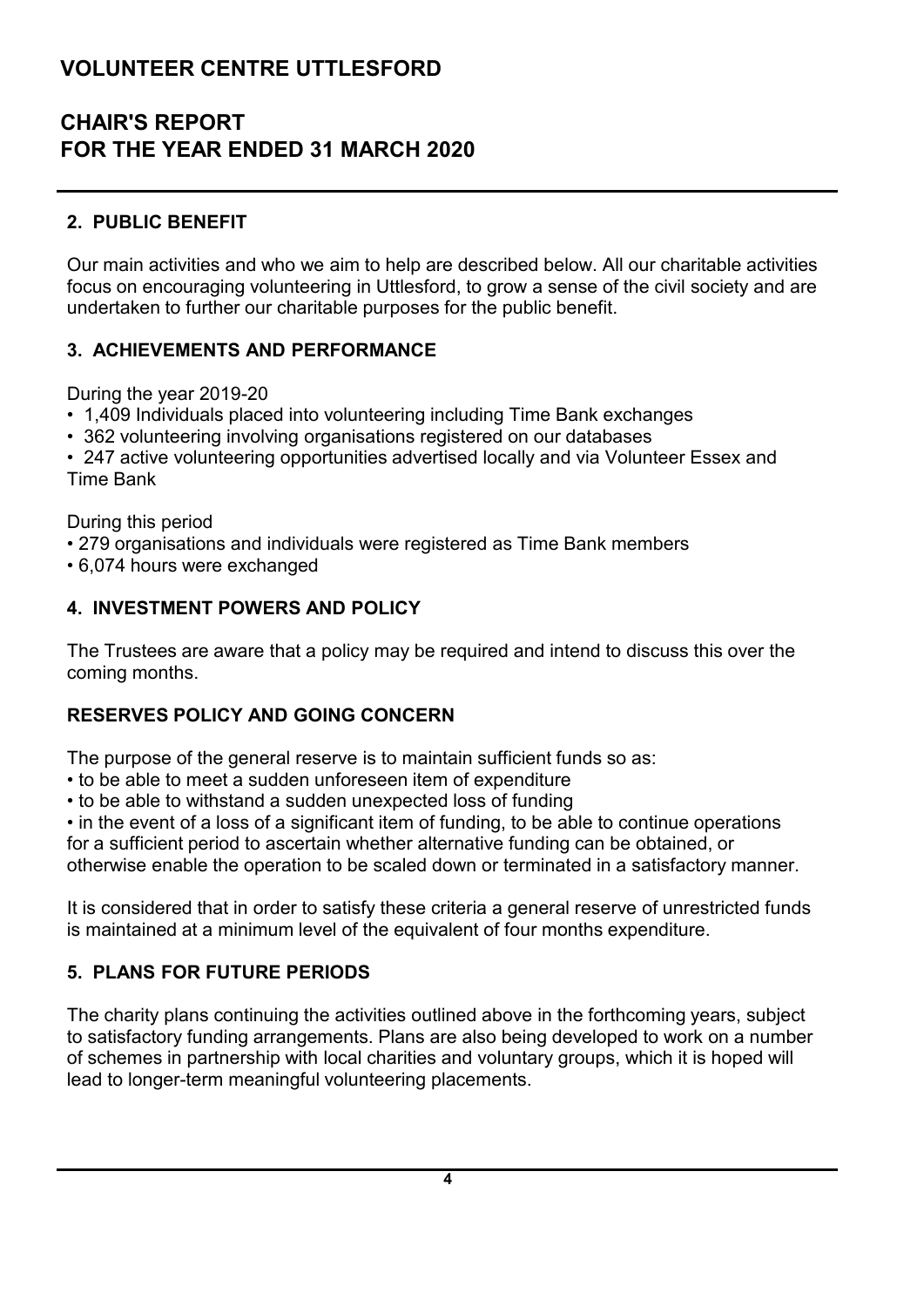## **CHAIR'S REPORT FOR THE YEAR ENDED 31 MARCH 2020**

#### **6. PAY POLICY FOR STAFF**

The Trustees have undertaken a review of policies and are aware that Volunteer Uttlesford requires a remuneration policy for staff. This will be addressed in the coming months and, in doing so, the Board will seek to implement a policy of competitive remuneration in order to retain the skills and expertise of its staff.

#### **7. RISK MANAGEMENT**

In line with the aforementioned policy review, a risk register is now in place together with a risk management plan.

#### **8. STRUCTURE, GOVERNANCE AND MANAGEMENT GOVERNING DOCUMENT**

The organisation is a charitable company limited by guarantee, incorporated on 29th April 2006 and registered as a charity on  $25<sup>th</sup>$  June 1996. The company was established under a Memorandum of Association which established the objects and powers of the charitable company and is governed under its Articles of Association

In the event of the company being wound up members are required to contribute an amount not exceeding £1.

#### **9. RECRUITMENT AND APPOINTMENT OF BOARD OF TRUSTEES**

The directors of the company are also charity trustees for the purposes of charity law. Under the requirements of the Memorandum and Articles of Association the Directors are elected to serve for a period of three years after which they must be re-elected at the next Annual General Meeting.

All of the Directors gave their time voluntarily and received no benefits from the charity.

The Board seeks to ensure that the needs of its beneficiaries are appropriately reflected amongst its trustees and seeks to recruit Board members from local businesses, charities and in communities throughout Uttlesford. In an effort to maintain this broad skill mix, trustees are requested to provide a list of their skills, and in the event of particular skills being lost due to retirement, individuals are approached to offer themselves for election to the Board and may be recruited through the volunteer centre.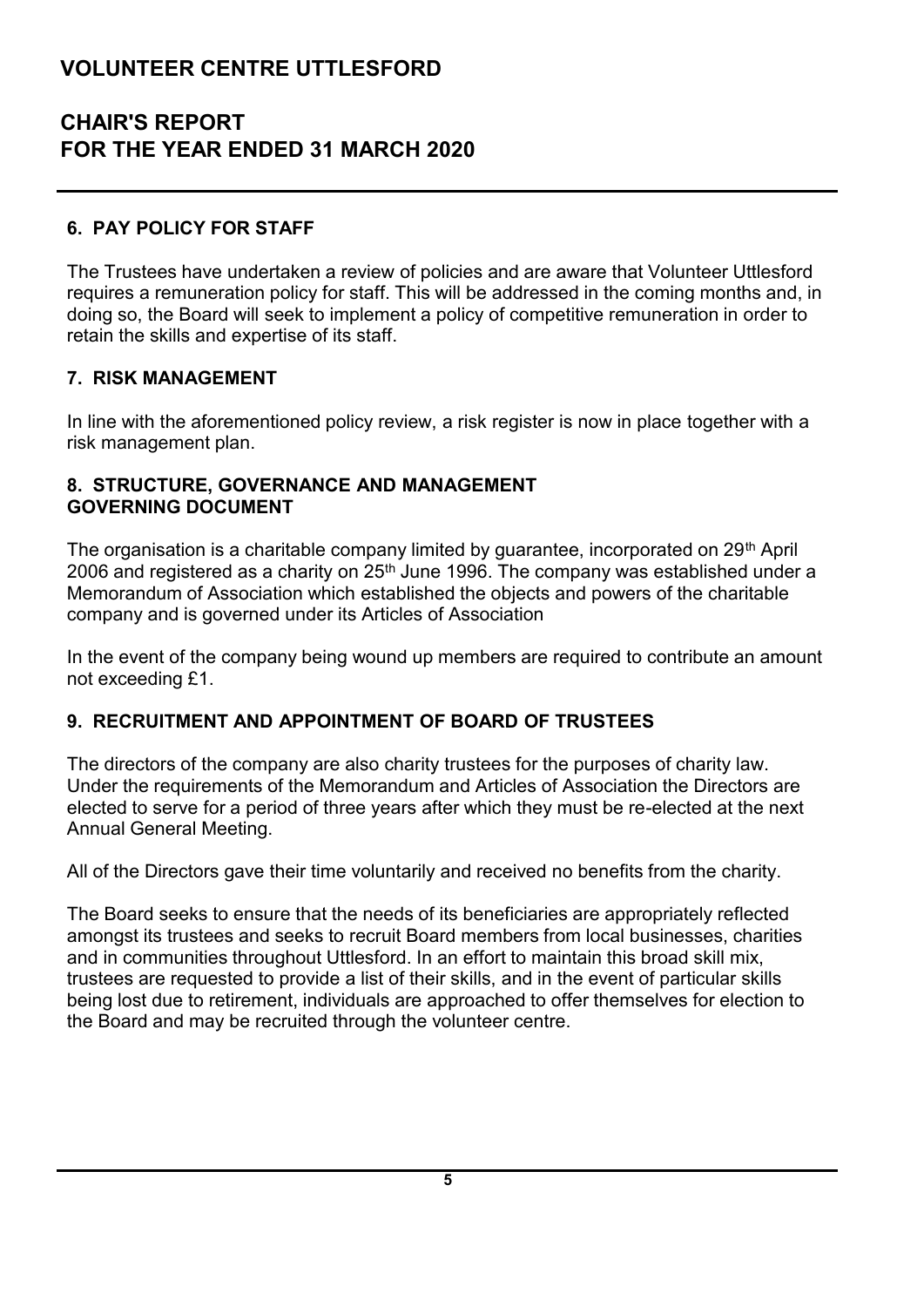## **CHAIR'S REPORT** FOR THE YEAR ENDED 31 MARCH 2020

#### **10. TRUSTEE INDUCTION AND TRAINING**

Trustees are very familiar with the practical work of the charity most visit the centre and take part in events. Sub committees have taken place for strategic planning.

Additionally, new trustees are invited and encouraged to attend training sessions organised by Voluntary Sector Training and other organisations, to ensure they are familiar with the role and responsibility of trusteeship.

#### **11. ORGANISATIONAL STRUCTURE**

Volunteer Uttlesford currently have six Trustees, who meet bi-monthly and are responsible for the strategic direction and policies of the charity.

At present the Board members are from a variety of professional backgrounds relevant to the work of the charity.

A scheme of delegation is in place and day to day responsibility for the provision of the services rest with the Centre Manager, along with the Team Administrator and Volunteer Co-ordinator

The Centre Manager, Lizzie Petrie, is responsible for ensuring that the charity delivers the services specified and ensures that the team continue to develop their skills and working practices in line with good practice.

The Team Administrator, Susan Dennison, manages financial and administrative systems. volunteering databases and ensures that policies and procedures are operated and maintained appropriately.

The Volunteer Co-ordinator, Pat Lodge, promotes and facilitates volunteering, including the Time Bank and Youth Volunteering projects. She identifies potential volunteers and opportunities across Uttlesford and matches them effectively.

Signed

17 War 2020

**Date**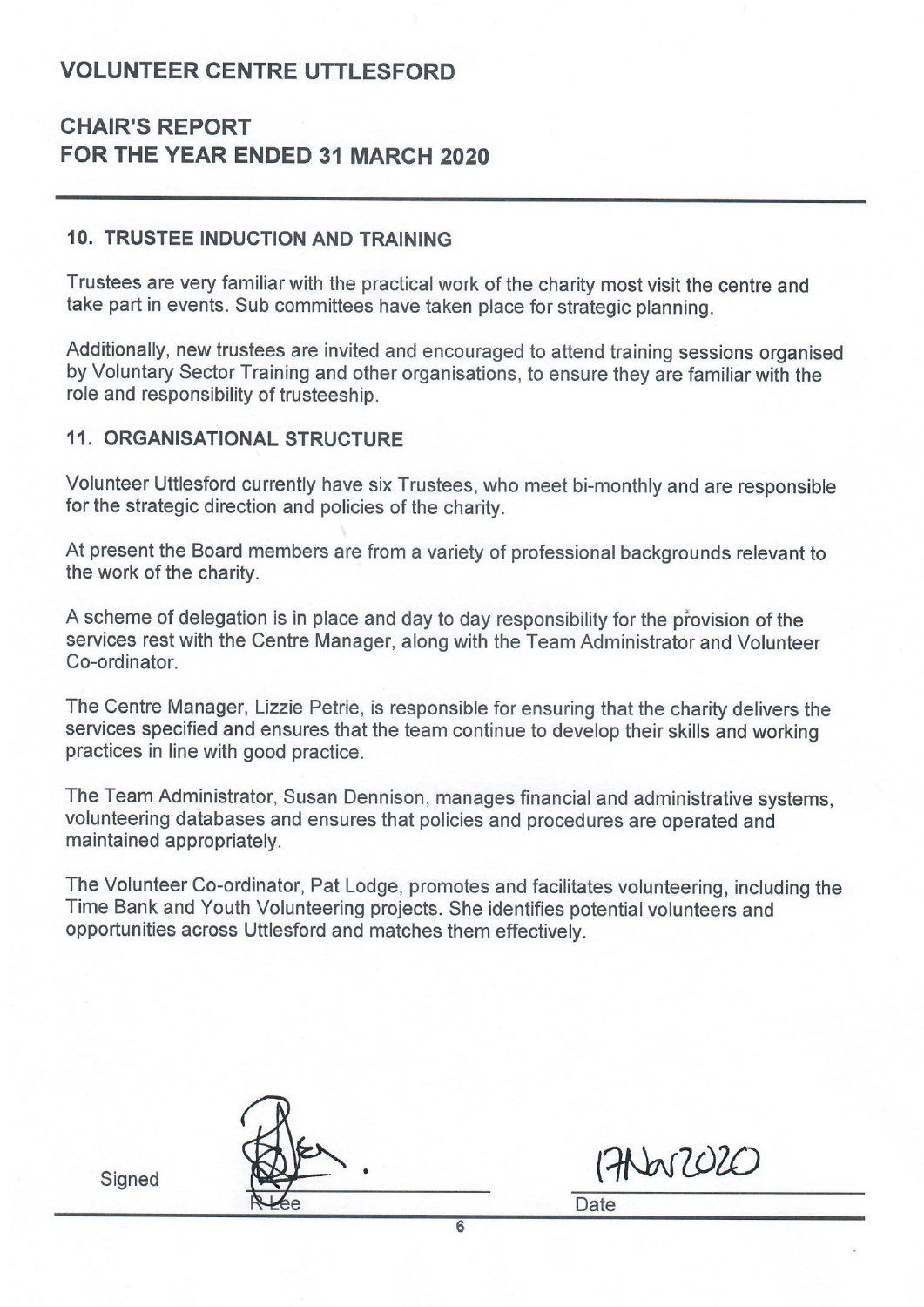# **STATEMENT OF FINANCIAL ACTIVITIES FOR THE YEAR ENDED 31 MARCH 2020**

|                                                                                                                         | <b>Notes</b>            | <b>Unrestricted</b><br>funds<br>£ | <b>Restricted</b><br>funds<br>£ | 2020<br><b>Funds</b><br>£ | 2019<br><b>Funds</b><br>£ |
|-------------------------------------------------------------------------------------------------------------------------|-------------------------|-----------------------------------|---------------------------------|---------------------------|---------------------------|
| <b>Incoming resources</b><br><b>Incoming resources</b><br>from generated funds:                                         |                         |                                   |                                 |                           |                           |
| Donations & Legacies                                                                                                    |                         | 385                               |                                 | 385                       | 659                       |
| <b>Charitable activities:</b><br><b>Grant Income</b><br>Resources from charitable activities<br>Income from investments | $\overline{\mathbf{2}}$ | 20,862<br>563<br>134              | 26,213                          | 47,075<br>563<br>134      | 55,484<br>479<br>90       |
| <b>Total incoming resources</b>                                                                                         |                         | 21,944                            | 26,213                          | 48,157                    | 56,712                    |
| <b>Resources expended</b><br>Charitable activities                                                                      | 3/4                     | 23,717                            | 25,510                          | 49,227                    | 51,385                    |
| <b>Total resources expended</b>                                                                                         |                         | 23,717                            | 25,510                          | 49,227                    | 51,385                    |
| Net (outgoing)/incoming<br>resources before transfers                                                                   |                         | (1,773)                           | 703                             | (1,070)                   | 5,327                     |
| <b>Transfers between funds</b>                                                                                          |                         | 6,262                             | (6, 262)                        |                           |                           |
| Net (outgoing)/incoming resources before<br>other gains and losses                                                      |                         | 4,489                             | (5,559)                         | (1,070)                   | 5,327                     |
| Net movement in funds                                                                                                   |                         | 4,489                             | (5, 559)                        | (1,070)                   | 5,327                     |
| <b>Balances brought forward</b><br>As at 1 April 2019                                                                   |                         | 21,939                            | 10,306                          | 32,245                    | 26,918                    |
| <b>Balances carried forward</b><br>As at 31 March 2020                                                                  |                         | 26,428                            | 4,747                           | 31,175                    | 32,245                    |

The notes on pages 9 - 13 form part of these financial statements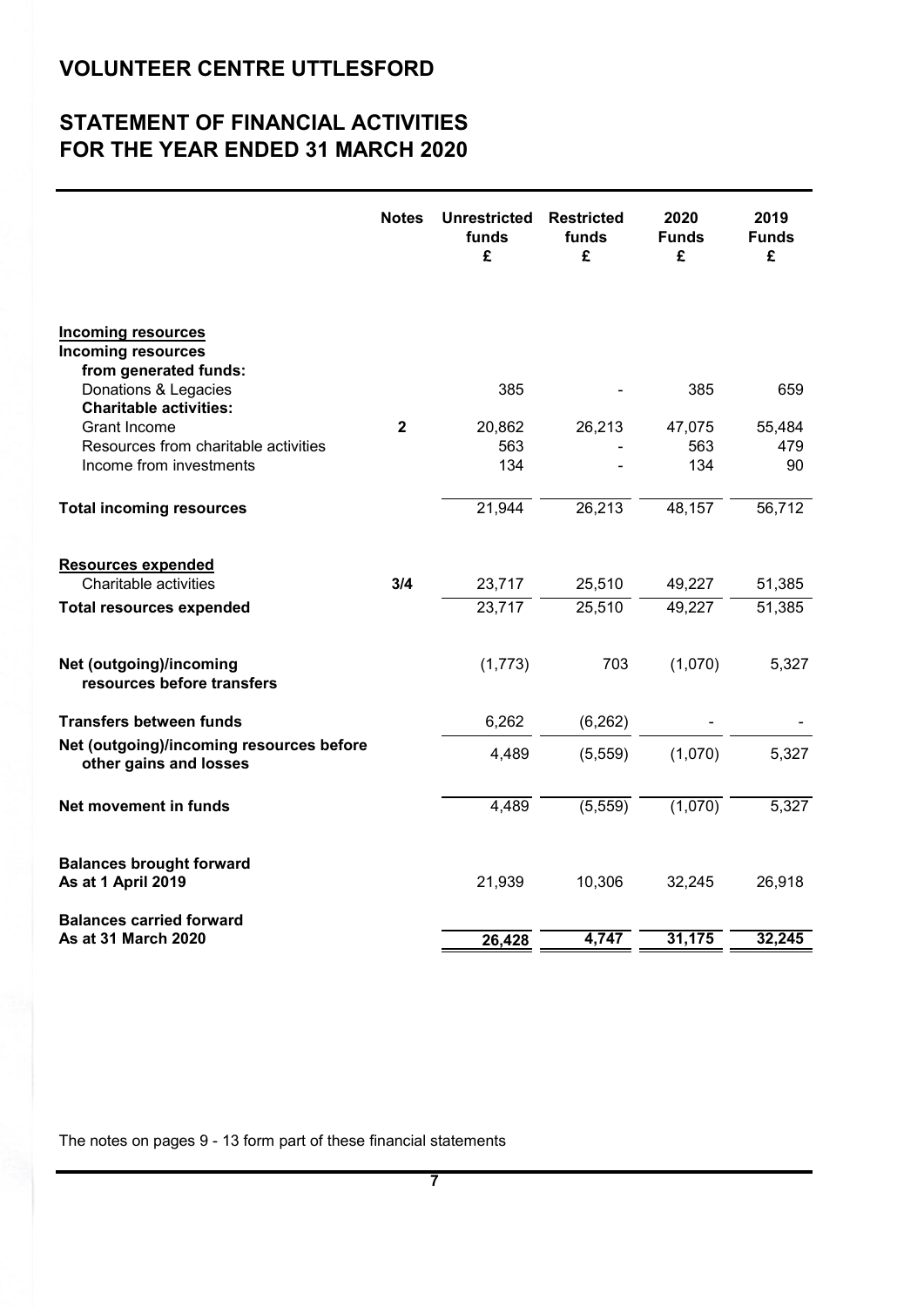# **BALANCE SHEET** FOR THE YEAR ENDED 31 MARCH 2020

|                                                              | <b>Note</b> | 2020<br><b>Total</b><br><b>Funds</b><br>£ | 2019<br><b>Total</b><br><b>Funds</b><br>£ |
|--------------------------------------------------------------|-------------|-------------------------------------------|-------------------------------------------|
| <b>Fixed assets</b>                                          | 5           | 73                                        | 294                                       |
| Tangible assets                                              |             | $\overline{73}$                           | 294                                       |
| <b>Current assets</b>                                        |             |                                           |                                           |
| Prepayments                                                  | 9           | 111                                       | 110                                       |
| Cash at bank and in hand                                     |             | 32,048                                    | 36,657                                    |
|                                                              |             | 32,159                                    | 36,767                                    |
| <b>Liabilities</b>                                           |             |                                           |                                           |
| Creditors: amounts falling<br>due within one year            | 10          | 1,059                                     | 4,816                                     |
| <b>Net current assets</b>                                    |             | 31,100                                    | 31,951                                    |
| <b>Total net assets</b>                                      |             | 31,175                                    | 32,245                                    |
| The funds of the Charity<br>Unrestricted income funds:       |             |                                           |                                           |
| <b>Unrestricted - General</b><br><b>Restricted - General</b> |             | 26,428<br>4,747                           | 21,939<br>10,306                          |
|                                                              |             | 31,175                                    | 32,245                                    |

For the vear ended 31 March 2020 the Company was entitled to exemption from Audit under section 477 of the Companies Act 2006.

The Members have not required the Company to obtain an Audit in accordance with section 476 of the Companies Act 2006.

The Directors acknowledge their responsibility for complying with the requirements of the Act with respect to accounting records and for the preparation of accounts.

These accounts have been prepared in accordance with the provisions applicable to Companies subject to small Companies regime.

The Directors declare that they have approved the accounts above.

Signed

 $\mathcal{C}$ R Gardner

Date

 $311/2020$ 

 $\overline{\mathbf{8}}$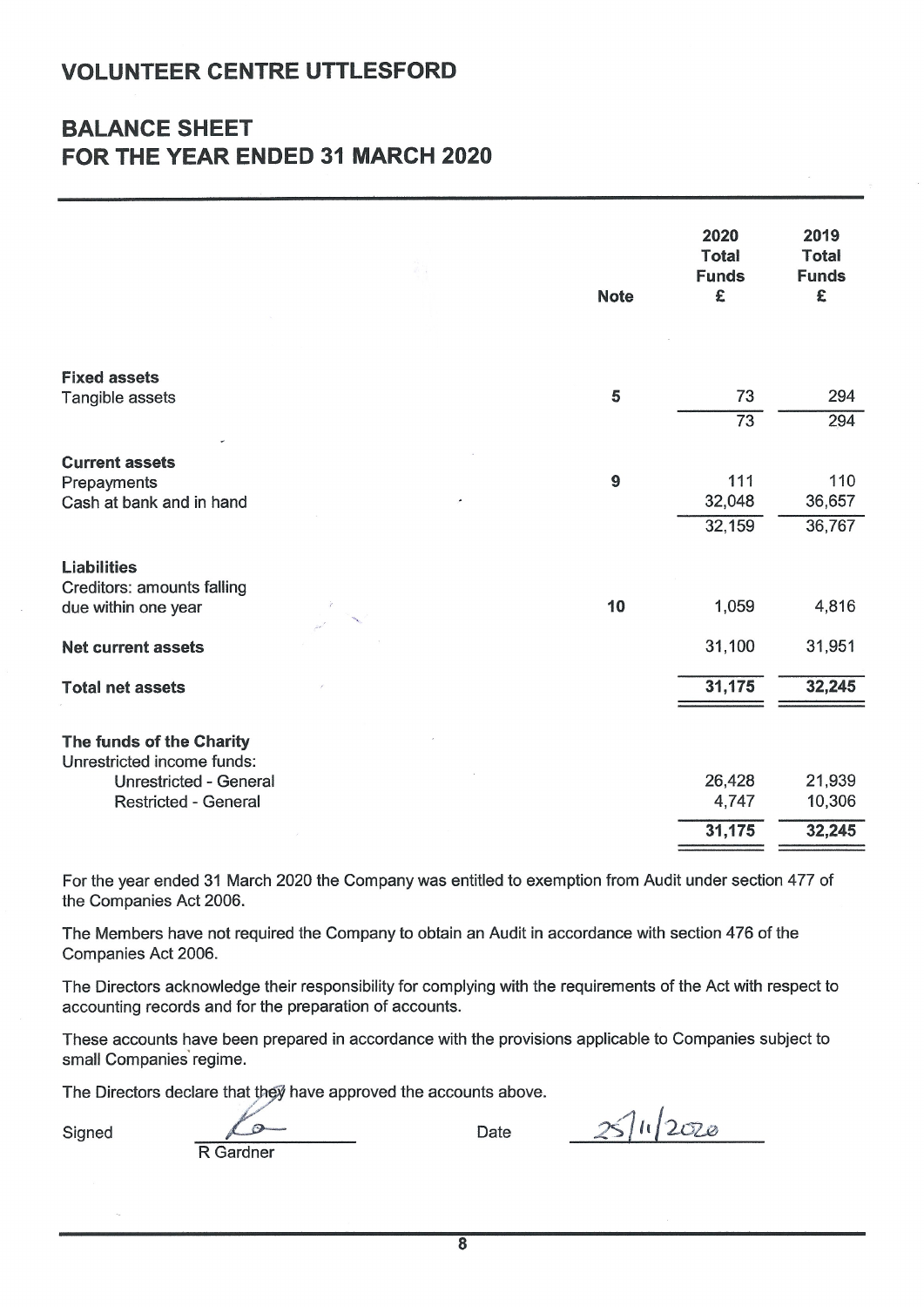## **NOTES TO THE FINANCIAL STATEMENTS FOR THE YEAR ENDED 31 MARCH 2020**

#### **1. Accounting policies**

The principal accounting policies are summarised below. The accounting policies have been applied consistently throughout the year and in the proceeding year.

#### **1.1 Basis of preparation**

The financial statements have been prepared in accordance with Accounting and Reporting by Charities: Statement on Recommended Practise applicable to charities preparing their accounts in accordance with the Financial Reporting Standard applicable in the UK and Republic of Ireland (FRS 102) (effective 1 January 2015)- (Charities SORP (FRS 102)), the Financial Reporting Standard applicable in the UK and Republic of Ireland (FRS 102) and the Companies Act 2006.

#### **Cash Flow**

The financial statements do not include a cash flow statement because the charity, as a small reporting entity, is exempt from the requirement to prepare such a statement under Financial Reporting Standard 1 "Cash flow statements".

#### **1.2 Fund accounting**

Unrestricted funds are available for use at the discretion of the Directors in furtherance of the general objectives of the Charity.

Designated funds are funds set aside by the trustees out of unrestricted funds for specific future purposes or projects.

Restricted funds are subjected to restrictions on their expenditure imposed by the donor, or contained in the terms of a grant.

#### **1.3 Incoming resources**

All incoming resources are included in the statement of financial activities when the Charity is entitled to the income and the amount can be quantified with reasonable accuracy. The following specific policies are applied to particular categories of income:-

Voluntary income is received by way of grants and donations and is included in full when receivable. Unrestricted grants, where entitlement is not conditional on the delivery of a specific performance by the Charity, are recognised when the Charity becomes unconditionally entitled to the grant. Restricted grants are recognised on receipt. Gift Aid recoveries on donations from individuals are recognised in the same period as the donation.

Any donated services and facilities are included at the value to the Charity where this can be quantified. The value of services provided by volunteers (including the Directors) has not been included in these financial statements.

Client contributions and investment income are included when received.

#### **1.4 Resources expended**

Expenditure is recognised on an accruals basis as a liability is incurred. Expenditure includes non-recoverable VAT, and is reported as part of the expenditure to which it relates:

Charitable expenditure comprises those costs incurred by the Charity in the delivery of its activities and services for its beneficiaries. It includes both costs that can be allocated directly to such activities and those costs of an indirect nature necessary to support them and attract funding to sustain them.

#### **1.5 Tangible fixed assets and depreciation**

Major expenditure on tangible fixed assets is capitalised. Depreciation is calculated so as to write off the cost of an asset, less its estimated residual value, over the useful economic life of that asset, as follows:

> Furniture and fittings 20.00% straight line Equipment 33.33% straight line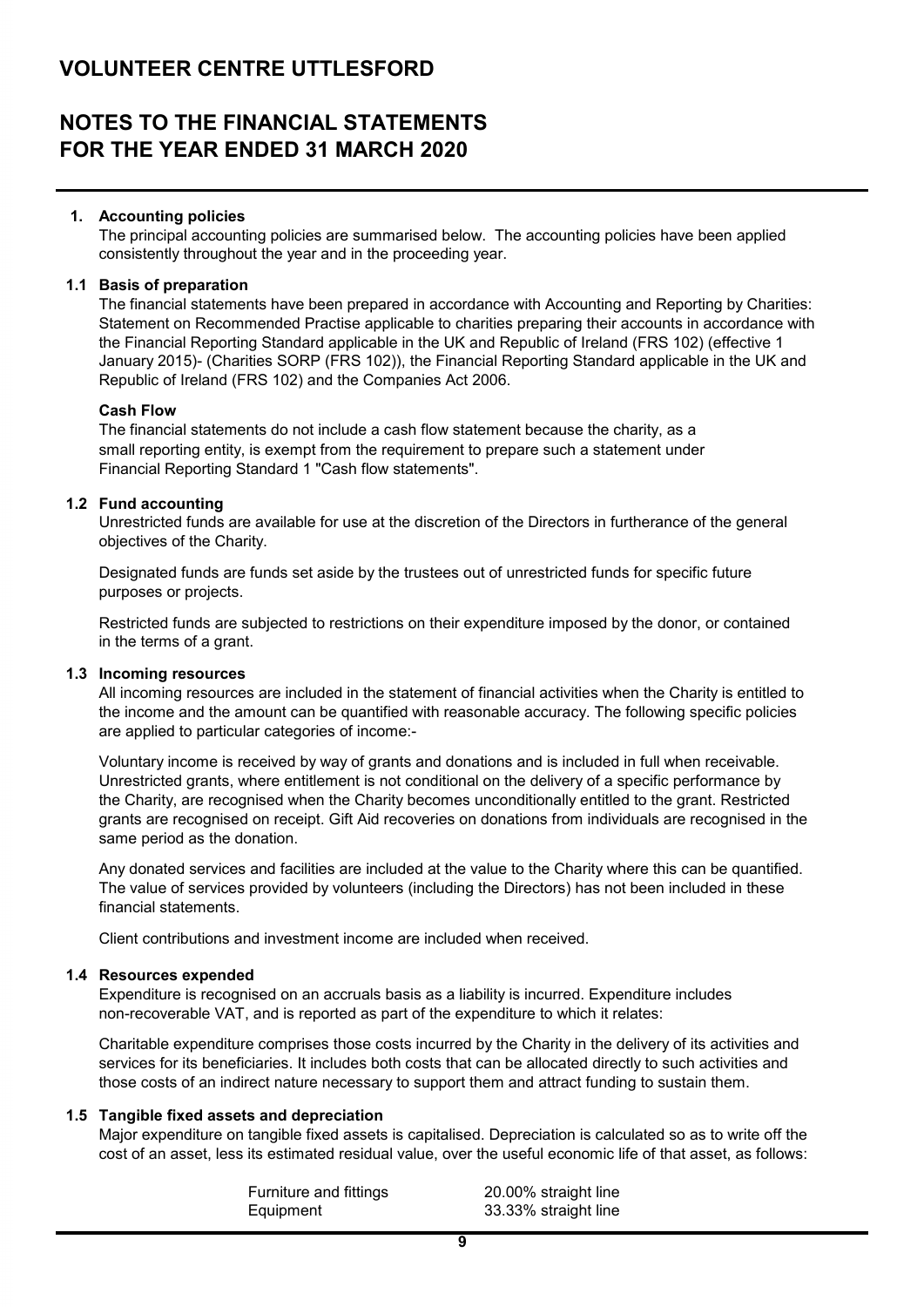# **NOTES TO THE FINANCIAL STATEMENTS FOR THE YEAR ENDED 31 MARCH 2020**

#### **2. Grant Income**

|                                         | <b>Unrestricted</b><br><b>Funds</b> | <b>Restricted</b><br><b>Funds</b> | Total<br><b>Funds</b><br>2020 | <b>Total</b><br><b>Funds</b><br>2019 |
|-----------------------------------------|-------------------------------------|-----------------------------------|-------------------------------|--------------------------------------|
|                                         | £                                   | £                                 | £                             | £                                    |
| Essex CC                                |                                     | 6,261                             | 6,261                         | 6,261                                |
| <b>Uttlesford DC</b>                    | 16,000                              | 5,430                             | 21,430                        | 16,484                               |
| Community360 (Timebank Funding)         |                                     | 7,132                             | 7,132                         | 9,348                                |
| <b>Essex Community Foundation</b>       |                                     | 5,000                             | 5,000                         | 10,996                               |
| Saffron Waldon Town Council             |                                     | 300                               | 300                           | 300                                  |
| <b>Essex Association</b>                |                                     |                                   |                               | 4,000                                |
| <b>Hatfield Heath Parish Council</b>    | 100                                 |                                   | 100                           | 100                                  |
| National Lottery Awards for All         |                                     |                                   |                               | 4,500                                |
| Dunmow Town Council                     |                                     |                                   |                               | 150                                  |
| Saffron Walden Round Table              |                                     |                                   |                               | 995                                  |
| CVSU                                    |                                     |                                   |                               | 350                                  |
| Tesco                                   |                                     |                                   |                               | 2,000                                |
| Saffron Walden Dementia Action Alliance |                                     | 840                               | 840                           |                                      |
| Ward Member                             |                                     | 1,250                             | 1,250                         |                                      |
| Garfield Weston                         | 4,000                               |                                   | 4,000                         |                                      |
| Waitrose                                | 212                                 |                                   | 212                           |                                      |
| <b>Marsh Christian Trust</b>            | 400                                 |                                   | 400                           |                                      |
| <b>Thaxted Parish Council</b>           | 150                                 |                                   | 150                           |                                      |
|                                         | 20,862                              | 26,213                            | 47,075                        | 55,484                               |

#### **3. Direct Charitable Expenditure**

|   |                                             | <b>Unrestricted</b><br><b>Funds</b> | <b>Restricted</b><br><b>Funds</b> | Total<br><b>Funds</b><br>2020 | Total<br><b>Funds</b><br>2019 |
|---|---------------------------------------------|-------------------------------------|-----------------------------------|-------------------------------|-------------------------------|
|   |                                             | £                                   | £                                 | £                             | £                             |
|   | Salaries and costs                          | 21,261                              | 14,768                            | 36,029                        | 35,265                        |
|   | Expenses (including subsistence and travel) |                                     | 585                               | 585                           | 861                           |
|   | Conferences, meetings and training          | 136                                 |                                   | 136                           |                               |
|   | Events                                      | 162                                 | 15                                | 177                           | 267                           |
|   | Postage and telephone                       | 48                                  | 7                                 | 55                            | 113                           |
|   | Printing, stationery and publications       | 626                                 | 143                               | 769                           | 576                           |
|   | Marketing & advertising                     | 384                                 | 274                               | 658                           | 3,691                         |
|   | General expenses                            | 305                                 | 535                               | 840                           | 1,370                         |
|   | Project costs                               |                                     | 8,962                             | 8,962                         | 8,422                         |
|   | <b>Professional Fees</b>                    | 795                                 |                                   | 795                           | 600                           |
|   | Depreciation                                |                                     | 221                               | 221                           | 221                           |
|   |                                             | 23,717                              | 25,510                            | 49,227                        | 51,385                        |
| 4 | <b>Staff costs and emoluments</b>           |                                     |                                   | 2020                          | 2019                          |
|   |                                             |                                     |                                   | £                             | £                             |
|   | Wages and salaries                          |                                     |                                   | 32,220                        | 31,564                        |
|   | Social security costs                       |                                     |                                   | 3,808                         | 3,701                         |
|   |                                             |                                     |                                   | 36,029                        | 35,265                        |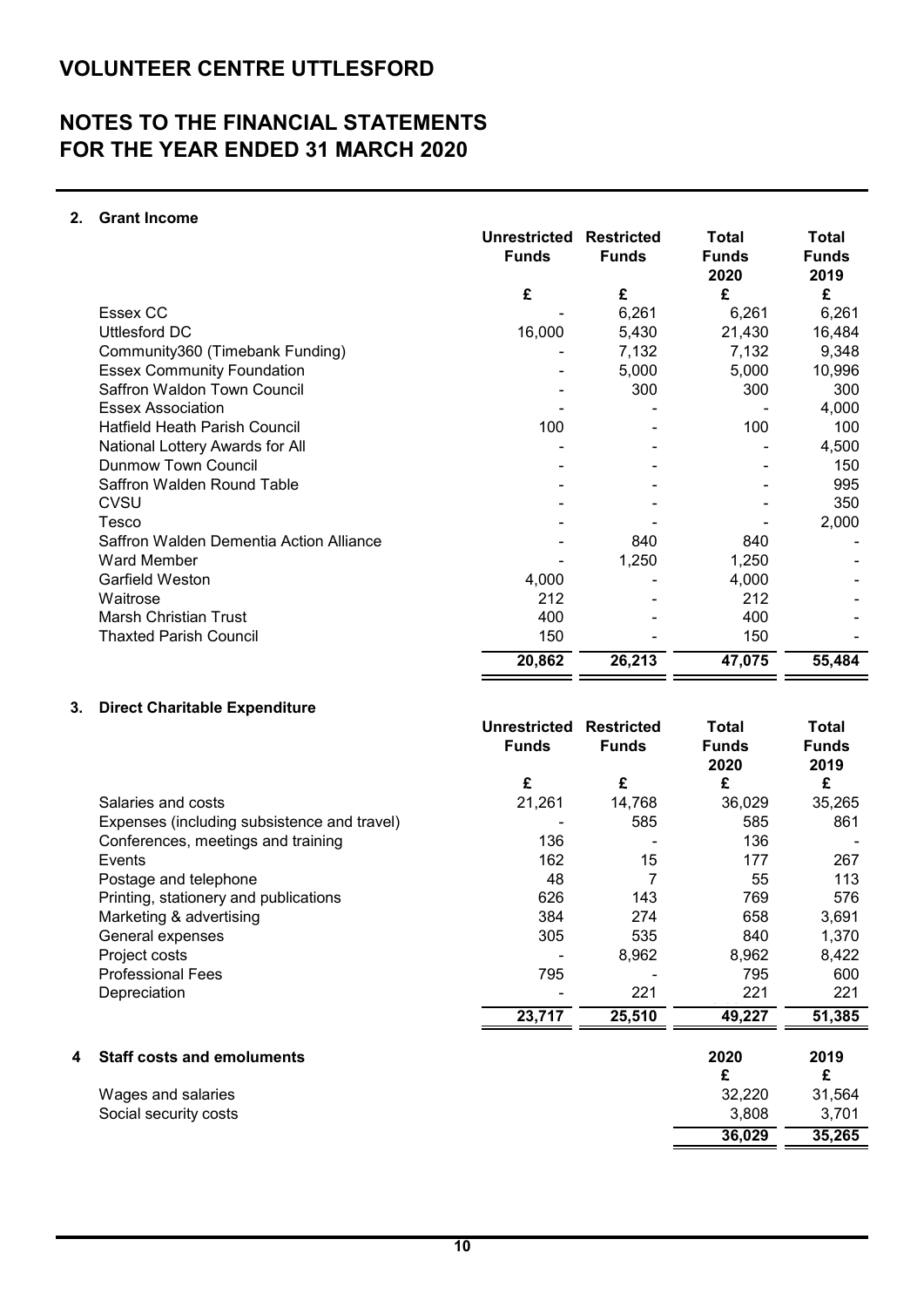# **NOTES TO THE FINANCIAL STATEMENTS FOR THE YEAR ENDED 31 MARCH 2020**

Particulars of employees:

There were three employees during the period and, when calculated on the basis of full-time equivalents, it was equal to:

|                            | 2020 | 2019 |
|----------------------------|------|------|
| Number of management staff |      |      |
|                            |      |      |
|                            |      |      |

No employee received emoluments of more than £60,000 during the period.

| 5 | <b>Tangible Fixed Assets</b> | <b>Furniture &amp;</b><br><b>Equipment</b><br><b>Unrestricted</b> | <b>Furniture &amp;</b><br><b>Equipment</b><br><b>Restricted</b> | <b>Total</b> |
|---|------------------------------|-------------------------------------------------------------------|-----------------------------------------------------------------|--------------|
|   |                              | £                                                                 | £                                                               | £            |
|   | Cost                         |                                                                   |                                                                 |              |
|   | At 1 April 2019              | 4,055                                                             | 1,104                                                           | 5,159        |
|   | <b>Additions</b>             |                                                                   |                                                                 |              |
|   | At 31 March 2020             | 4,055                                                             | 1,104                                                           | 5,159        |
|   | <b>Depreciation</b>          |                                                                   |                                                                 |              |
|   | At 1 April 2019              | 4,055                                                             | 810                                                             | 4,865        |
|   | Charge for the year          |                                                                   | 221                                                             | 221          |
|   | At 31 March 2020             | 4,055                                                             | 1,031                                                           | 5,086        |
|   | Net book values              |                                                                   |                                                                 |              |
|   | At 31 March 2020             |                                                                   | 73                                                              | 73           |
|   | At 31 March 2019             |                                                                   | 294                                                             | 294          |

#### **6 Analysis of Net Assets (between restricted and unrestricted funds)**

|              | <b>Tangible</b><br><b>Fixed Assets</b> | <b>Other Net</b><br><b>Assets</b> | Total  |
|--------------|----------------------------------------|-----------------------------------|--------|
| Unrestricted | $\blacksquare$                         | 26,428                            | 26,428 |
| Restricted   | 73                                     | 4.674                             | 4.747  |
|              | 73                                     | 31,103                            | 31,175 |

#### **7 Statement of change in resources applied for fixed assets for charity use**

| <b>Funds</b><br>2020 | <b>Restricted</b><br><b>Funds</b><br>2020 | Total<br><b>Funds</b><br>2020 | Total<br><b>Funds</b><br>2019 |
|----------------------|-------------------------------------------|-------------------------------|-------------------------------|
| £                    | £                                         | £                             | £                             |
| (1,773)              | 703                                       | (1,070)                       | 5,327                         |
|                      | ۰                                         |                               |                               |
|                      |                                           |                               |                               |
|                      |                                           |                               |                               |
| (1,773)              | 703                                       | (1,070)                       | 5,327                         |
|                      |                                           | Unrestricted                  |                               |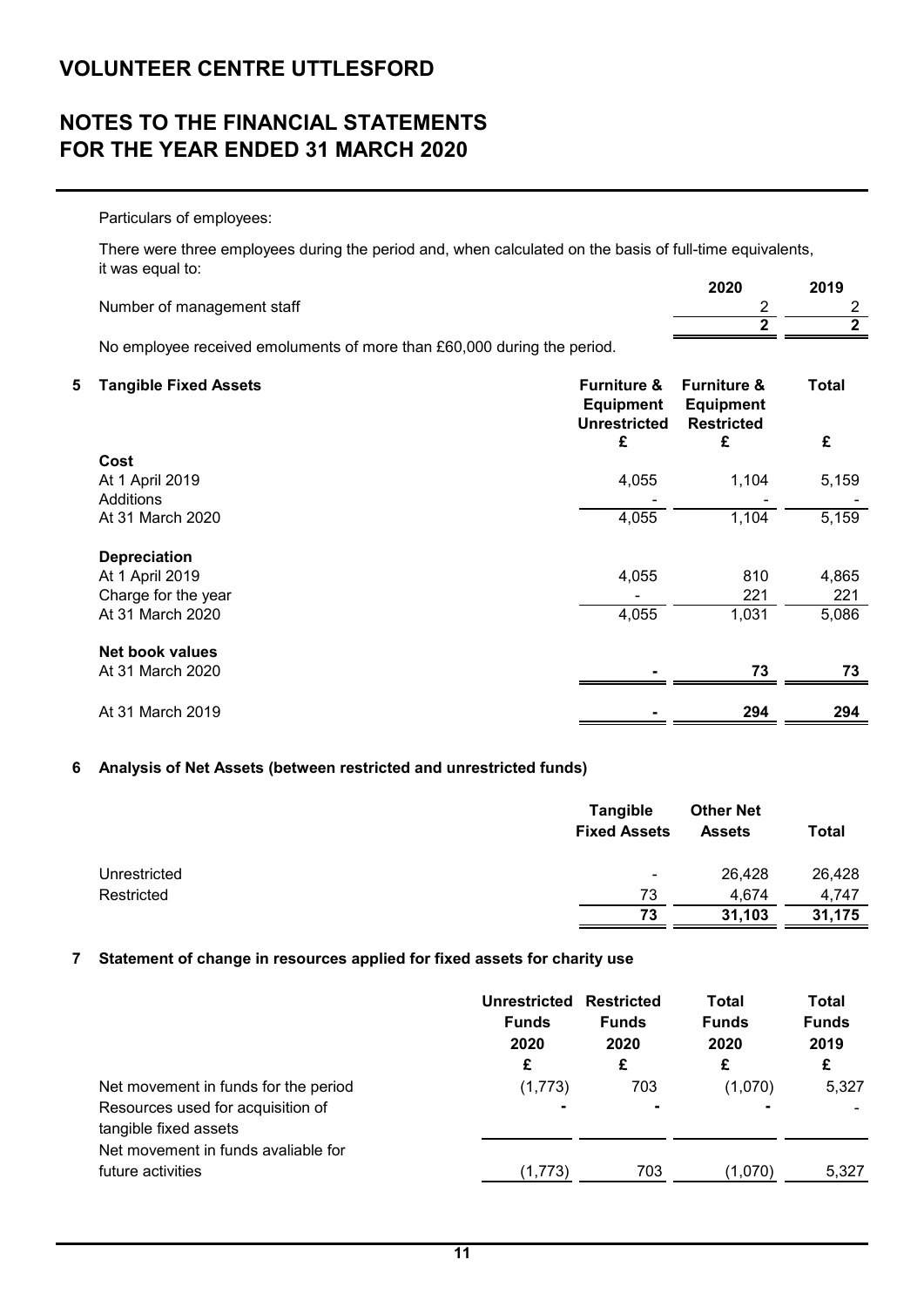# **NOTES TO THE FINANCIAL STATEMENTS FOR THE YEAR ENDED 31 MARCH 2020**

#### **8 Company limited by guarantee**

Every member of the company undertakes to contribute to the assets of the Company in the event of the same being wound up during the time he/she is a member, or within one year afterwards, for the payments of debts and liabilities of the company contracted before the time at which he/she ceases to be a member and of the costs, charges and expenses of winding up the same, and for adjustment of the rights of the contributors among themselves, such amount as may be required not exceeding one pound.

| 9.  | <b>Debtors</b>                                        |                     | 2020<br>£         | 2019<br>£    |
|-----|-------------------------------------------------------|---------------------|-------------------|--------------|
|     | Prepayments                                           |                     | 111               | 110          |
|     |                                                       |                     | $\overline{111}$  | 110          |
|     | 10. Creditors                                         |                     | 2020              | 2019         |
|     |                                                       |                     | £                 | £            |
|     | Deffered Income                                       |                     |                   | 4,534        |
|     | Accruals and receipts in advance                      |                     | 1,059             | 282          |
|     |                                                       |                     | 1,059             | 4,816        |
| 11. | <b>Comparative Statement of Financial Activities</b>  |                     |                   |              |
|     |                                                       | <b>Unrestricted</b> | <b>Restricted</b> | 2019         |
|     |                                                       | funds               | funds             | <b>Funds</b> |
|     |                                                       | £                   | £                 | £            |
|     | <b>Incoming resources</b>                             |                     |                   |              |
|     | <b>Incoming resources</b>                             |                     |                   |              |
|     | from generated funds:                                 |                     |                   |              |
|     | Donations & legacies<br><b>Charitable activities:</b> | 659                 |                   | 659          |
|     | Grant income                                          |                     |                   | 55,484       |
|     | Resources from charitable activities                  | 26,340<br>479       | 29,144            | 479          |
|     | Income from investments                               | 90                  |                   | 90           |
|     |                                                       |                     |                   |              |
|     | <b>Total incoming resources</b>                       | 27,568              | 29,144            | 56,712       |
|     | <b>Resources expended</b>                             |                     |                   |              |
|     | Charitable activities                                 | 28,736              | 22,649            | 51,385       |
|     | <b>Total resources expended</b>                       | 28,736              | 22,649            | 51,385       |
|     | Net (outgoing)/incoming                               | (1, 168)            | 6,495             | 5,327        |
|     | resources before transfers                            |                     |                   |              |
|     | <b>Transfers between funds</b>                        |                     |                   |              |
|     | Net (outgoing)/incoming resources before              | (1, 168)            | 6,495             | 5,327        |
|     | other gains and losses                                |                     |                   |              |
|     | Net movement in funds                                 | (1, 168)            | 6,495             | 5,327        |
|     | <b>Reconciliation of funds:</b>                       |                     |                   |              |
|     | As at 1 April 2018                                    | 23,107              | 3,811             | 26,918       |
|     | As at 31 March 2019                                   | 21,939              | 10,306            | 32,245       |
|     |                                                       |                     |                   |              |

This note shows for comparitive reasons, the Statement of Financial Activites for the previous financial year.